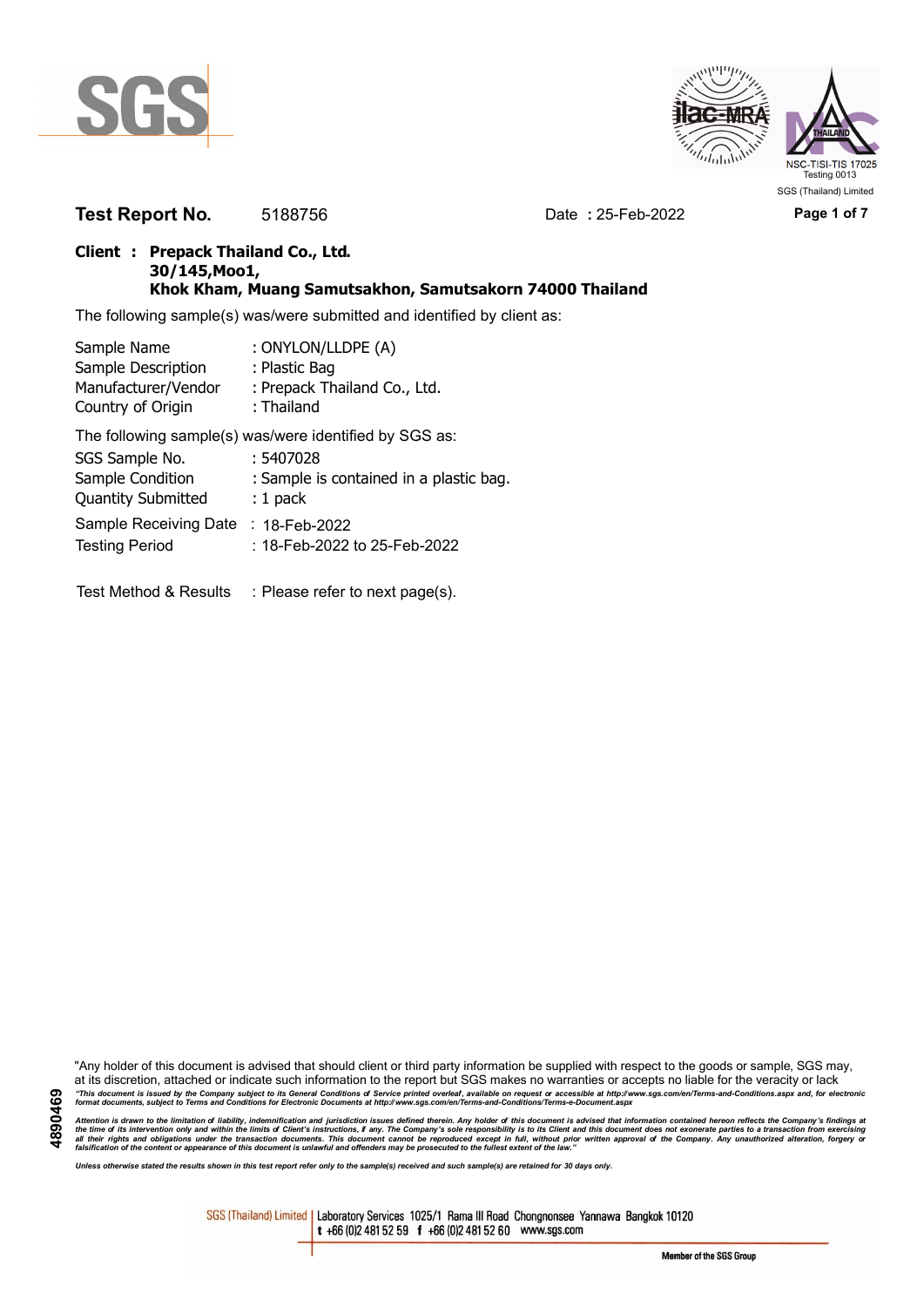



# **Test Report No.** 5188756 Date **:** 25-Feb-2022 Page 2 of 7

#### **Test Requested & Result Summary**

Test Requested : Please refer to the result summary (Test parameter(s) was/were selected by client).

Result Summary:

| <b>Test Requested</b>                                     | Conclusion  |
|-----------------------------------------------------------|-------------|
| Commission Regulation (EU) No 10/2011 of 14 January 2011, |             |
| hence Article 3 of European Regulation No. 1935/2004 and  |             |
| its amendment (EU) 2020/1245 Regulation                   |             |
| a) Plastic - Overall migration##                          |             |
| 3% Acetic Acid (W/V) Aqueous Solution                     | <b>PASS</b> |
| 10% Ethanol (V/V) Aqueous Solution                        | <b>PASS</b> |
| 20% Ethanol (V/V) Aqueous Solution                        | <b>PASS</b> |
| <b>Rectified Olive Oil</b>                                | <b>PASS</b> |
| b) Plastic - Specific Migration of Heavy Metal#           | <b>PASS</b> |

Remark:

1. Test results in this report are applicable for the item tested and reflects the tested sample as received.

2. # ; The decision rules based on simple acceptance which the probability of false accept may be as high as 50% in case the results is exactly on the tolerance limit.

3. ## ; The decision rules based on the requested specification or standard.

#### **Signed for and on behalf of SGS (Thailand) Limited**

**Rutchuporn Moungsom Laboratory manager - Hardgood**

"Any holder of this document is advised that should client or third party information be supplied with respect to the goods or sample, SGS may, at its discretion, attached or indicate such information to the report but SGS makes no warranties or accepts no liable for the veracity or lack "This document is issued by the Company subject to its General Conditions of Service printed overleaf, available on request or accessible at http://www.sgs.com/en/Terms-and-Conditions.aspx and, for electronic<br>format docume

Attention is drawn to the limitation of liability, indemnification and jurisdiction issues defined therein. Any holder of this document is advised that information contained hereon reflects the Company's findings at<br>all th

*Unless otherwise stated the results shown in this test report refer only to the sample(s) received and such sample(s) are retained for 30 days only.*

SGS (Thailand) Limited | Laboratory Services 1025/1 Rama III Road Chongnonsee Yannawa Bangkok 10120 t +66 (0)2 481 52 59 f +66 (0)2 481 52 60 www.sgs.com

Member of the SGS Group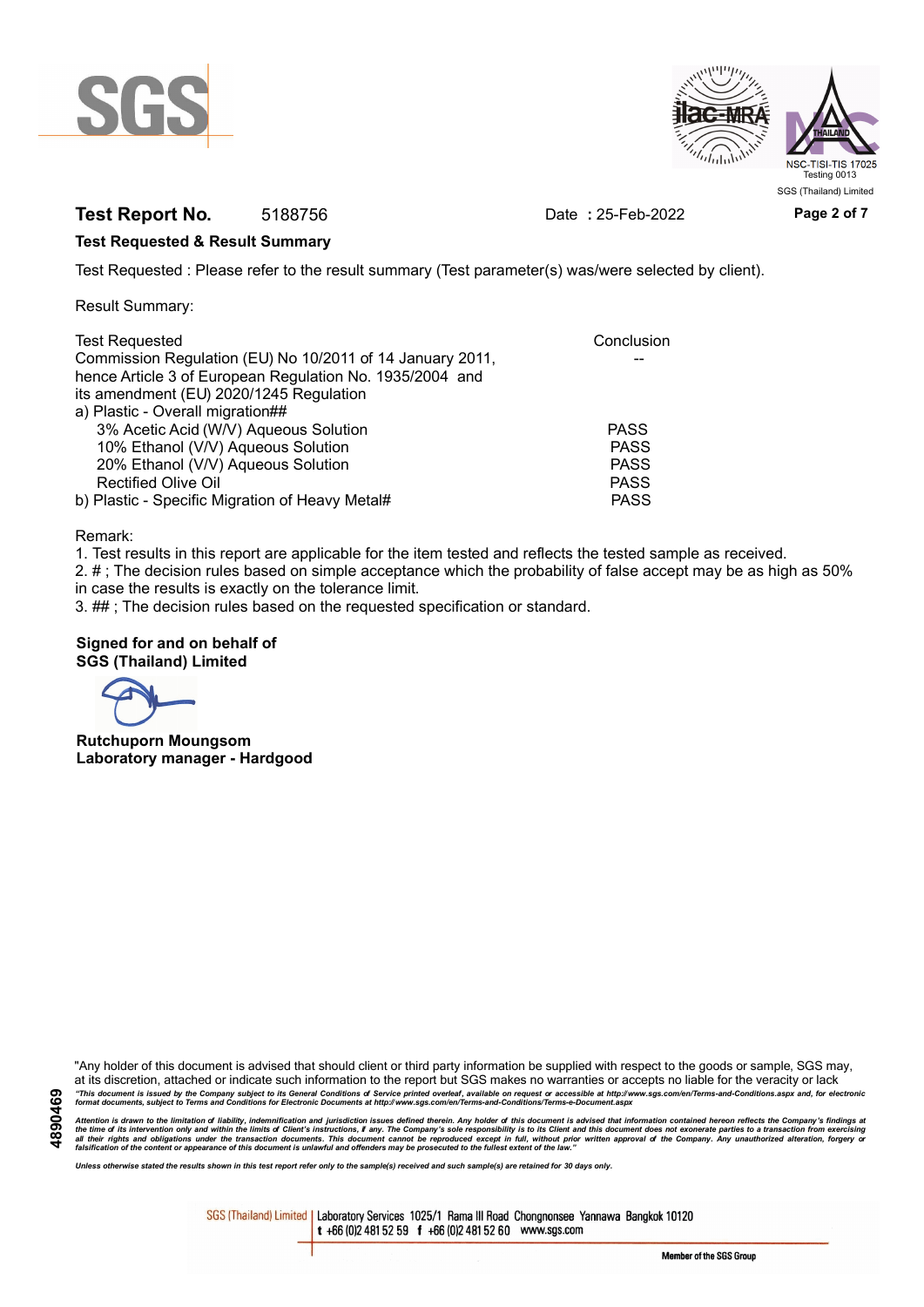



# **Test Report No.** 5188756 Date **:** 25-Feb-2022 Page 3 of 7

**TEST RESULTS**

#### **European Commission Regulation (EU) No 10/2011 and its amendment (EU) 2020/1245 Regulation**

#### **a) Plastic - Overall migration\*\*\***

Method : With reference to Commission Regulation (EU) No 10/2011 of 14 January 2011 Annex III and Annex V for selection of condition and EN 1186-1:2002 for selection of test method (1st migration); EN 1186-5:2002 aqueous food simulants by cell method; EN 1186-4:2002 olive oil by cell method.

| <b>Simulant Used</b>                     | <b>Test Condition</b>     | Result (1)<br>(mg/dm2) | <b>Reporting Limit</b><br>(mg/dm2) | <b>Permissible Limit</b><br>(mg/dm2) |
|------------------------------------------|---------------------------|------------------------|------------------------------------|--------------------------------------|
| 3% Acetic Acid (W/V) Aqueous<br>Solution | 1 hour at<br>100 Degree C | ND.                    | 3.0                                | 10                                   |
| 10% Ethanol (V/V) Aqueous Solution       | 1 hour at<br>100 Degree C | ND.                    | 3.0                                | 10                                   |
| 20% Ethanol (V/V) Aqueous Solution       | 1 hour at<br>100 Degree C | ND.                    | 3.0                                | 10                                   |
| Rectified Olive Oil                      | 1 hour at<br>100 Degree C | ND.                    | 3.0                                | 10                                   |
| Comment                                  |                           | <b>PASS</b>            |                                    |                                      |

Sample Description :

1. Clear plastic bag with multicolor printed (inside)

#### Note :

1. mg/dm2 = milligram per square decimeter

2. Degree C = degree Celsius

3. ND = Not Detected

4. Permissible Limit is according to Commission Regulation (EU) No 10/2011 of 14 January 2011 and its amendment (EU) 2020/1245 Regulation.

**Remark** 

- 1. Analytical tolerance of aqueous simulants is 2mg/dm2 or 12mg/kg
- 2. Analytical tolerance of fatty food simulants is 3mg/dm2 or 20mg/kg
- 3. Test condition & simulant were specified by client.
- 4. The ratio of surface area to volume ratio is 20 dm2 per 1 kg of foodstuff in contact with.
- 5. The product is single-use as specified by client.

"Any holder of this document is advised that should client or third party information be supplied with respect to the goods or sample, SGS may, at its discretion, attached or indicate such information to the report but SGS makes no warranties or accepts no liable for the veracity or lack "This document is issued by the Company subject to its General Conditions of Service printed overleaf, available on request or accessible at http://www.sgs.com/en/Terms-and-Conditions.aspx and, for electronic<br>format docume

Attention is drawn to the limitation of liability, indemnification and jurisdiction issues defined therein. Any holder of this document is advised that information contained hereon reflects the Company's findings at<br>all th

*Unless otherwise stated the results shown in this test report refer only to the sample(s) received and such sample(s) are retained for 30 days only.*

SGS (Thailand) Limited | Laboratory Services 1025/1 Rama III Road Chongnonsee Yannawa Bangkok 10120 t +66 (0)2 481 52 59 f +66 (0)2 481 52 60 www.sgs.com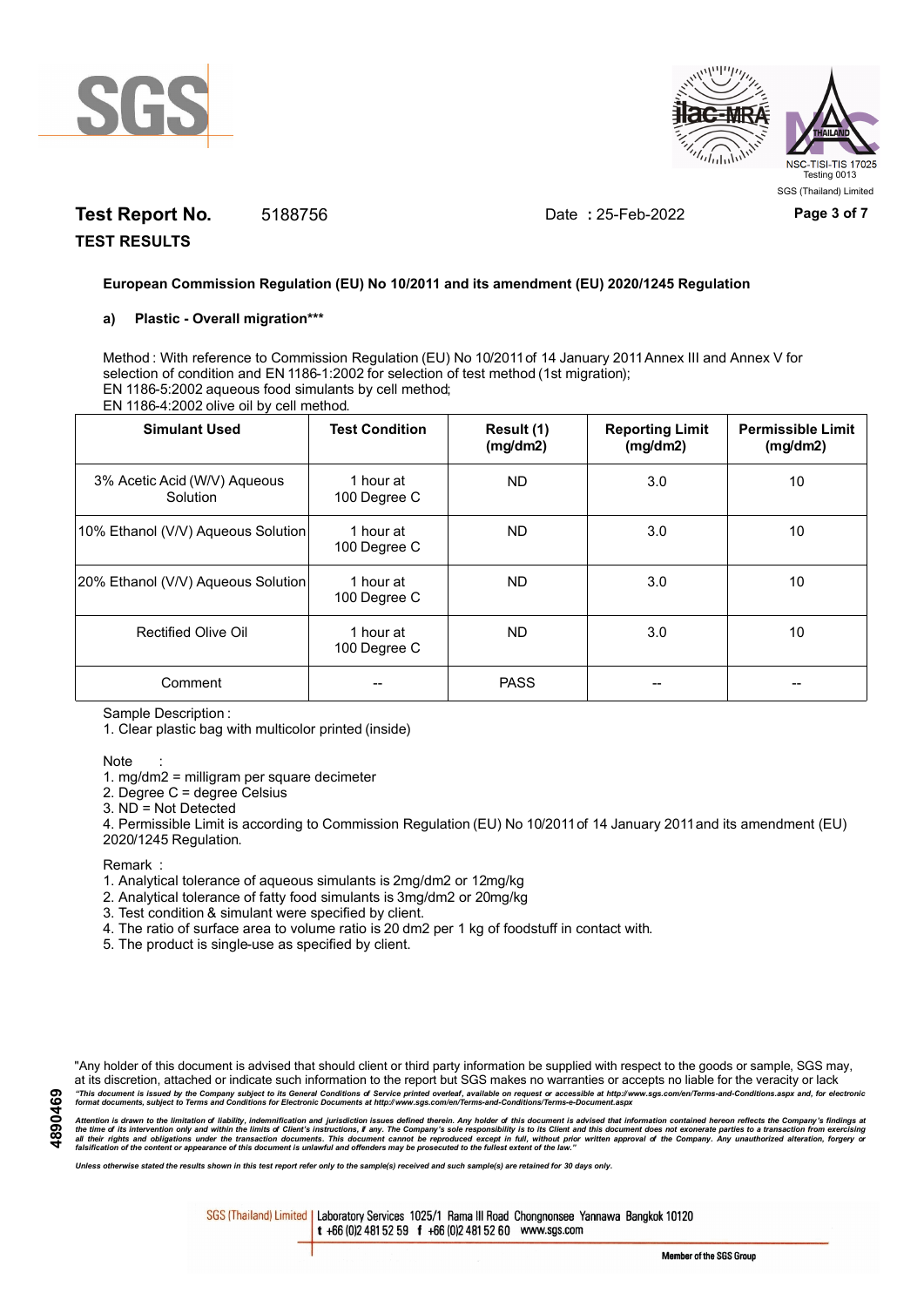



# **Test Report No.** 5188756 Date **:** 25-Feb-2022 **Page 4 of 7**

### **TEST RESULTS**

#### **b) Specific migration of heavy metal\*\*\***

Method: With reference to EN 13130-1:2004. Analysis was performed by Analysis was performed by ICP-MS / ICP-OES. Ammonium was analyzed by UV-Vis Spectrophotometer. Simulant Used: 3% acetic acid (w/v) in aqueous solution Test Condition: 100 Degree C for 1 hour (1st Migration) Single-use article:

| <b>Test Item</b>                | Result (1)<br>(mg/kg)<br>(1 st migration) | <b>Reporting Limit</b><br>(mg/kg) | <b>Permissible Limit</b><br>(mg/kg) |
|---------------------------------|-------------------------------------------|-----------------------------------|-------------------------------------|
| Specific Migration of Aluminium | <b>ND</b>                                 | 0.1                               | 1                                   |
| Specific Migration of Antimony  | <b>ND</b>                                 | 0.01                              | 0.04                                |
| Specific Migration of Arsenic   | <b>ND</b>                                 | 0.01                              | 0.01                                |
| Specific Migration of Barium    | <b>ND</b>                                 | 0.25                              |                                     |
| Specific Migration of Cadmium   | <b>ND</b>                                 | 0.002                             | 0.002                               |
| Specific Migration of Chromium  | <b>ND</b>                                 | 0.01                              | 0.01                                |
| Specific Migration of Cobalt    | <b>ND</b>                                 | 0.01                              | 0.05                                |
| Specific Migration of Copper    | <b>ND</b>                                 | 0.25                              | 5                                   |
| Specific Migration of Iron      | <b>ND</b>                                 | 5                                 | 48                                  |
| Specific Migration of Lead      | <b>ND</b>                                 | 0.01                              | 0.01                                |
| Specific Migration of Lithium   | <b>ND</b>                                 | 0.1                               | 0.6                                 |

"Any holder of this document is advised that should client or third party information be supplied with respect to the goods or sample, SGS may, at its discretion, attached or indicate such information to the report but SGS makes no warranties or accepts no liable for the veracity or lack "This document is issued by the Company subject to its General Conditions of Service printed overleaf, available on request or accessible at http://www.sgs.com/en/Terms-and-Conditions.aspx and, for electronic<br>format docume

Attention is drawn to the limitation of liability, indemnification and jurisdiction issues defined therein. Any holder of this document is advised that information contained hereon reflects the Company's findings at<br>all th

*Unless otherwise stated the results shown in this test report refer only to the sample(s) received and such sample(s) are retained for 30 days only.*

SGS (Thailand) Limited | Laboratory Services 1025/1 Rama III Road Chongnonsee Yannawa Bangkok 10120 t +66 (0)2 481 52 59 f +66 (0)2 481 52 60 www.sgs.com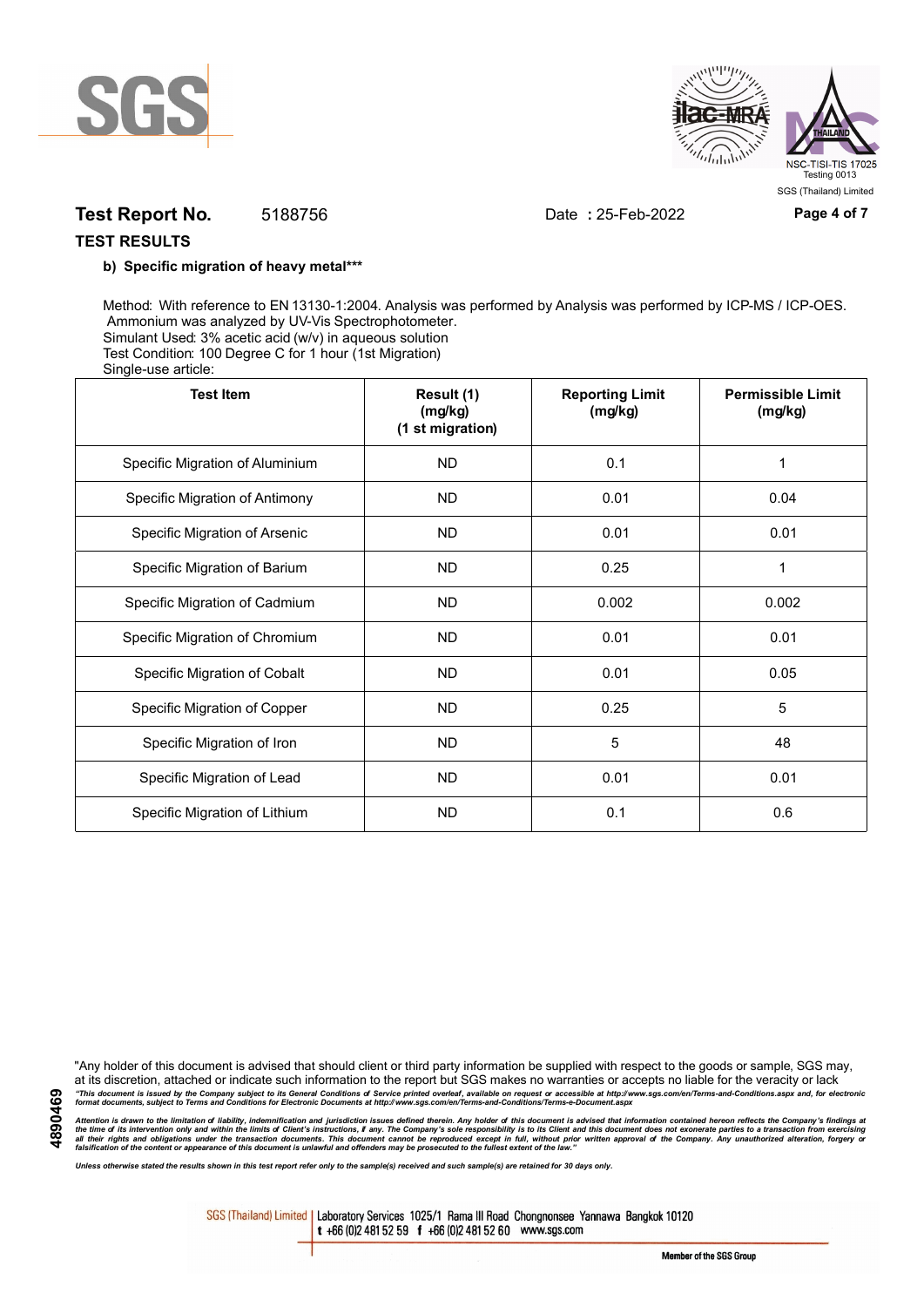



# **Test Report No.** 5188756 Date **:** 25-Feb-2022 **Page 5 of 7**

| <b>TEST RESULTS</b> |  |
|---------------------|--|

| <b>Test Item</b>                                                     | Result (1)<br>(mg/kg)<br>(1 st migration) | <b>Reporting Limit</b><br>(mg/kg) | <b>Permissible Limit</b><br>(mg/kg) |
|----------------------------------------------------------------------|-------------------------------------------|-----------------------------------|-------------------------------------|
| Specific Migration of Manganese                                      | <b>ND</b>                                 | 0.1                               | 0.6                                 |
| Specific Migration of Mercury                                        | <b>ND</b>                                 | 0.01                              | 0.01                                |
| Specific Migration of Nickel                                         | <b>ND</b>                                 | 0.01                              | 0.02                                |
| Specific Migration of Zinc                                           | <b>ND</b>                                 | 0.5                               | 5                                   |
| Specific Migration of Europium                                       | <b>ND</b>                                 | 0.025                             |                                     |
| Specific Migration of Gadolinium                                     | <b>ND</b>                                 | 0.025                             |                                     |
| Specific Migration of Lanthanum                                      | <b>ND</b>                                 | 0.025                             |                                     |
| Specific Migration of Terbium                                        | <b>ND</b>                                 | 0.025                             |                                     |
| Specific Migration of Europium + Gadolinium<br>+ Lanthanum + Terbium | <b>ND</b>                                 |                                   | 0.05                                |
| Comment                                                              | <b>PASS</b>                               |                                   |                                     |

"Any holder of this document is advised that should client or third party information be supplied with respect to the goods or sample, SGS may, at its discretion, attached or indicate such information to the report but SGS makes no warranties or accepts no liable for the veracity or lack "This document is issued by the Company subject to its General Conditions of Service printed overleaf, available on request or accessible at http://www.sgs.com/en/Terms-and-Conditions.aspx and, for electronic<br>format docume

Attention is drawn to the limitation of liability, indemnification and jurisdiction issues defined therein. Any holder of this document is advised that information contained hereon reflects the Company's findings at<br>all th

*Unless otherwise stated the results shown in this test report refer only to the sample(s) received and such sample(s) are retained for 30 days only.*

SGS (Thailand) Limited | Laboratory Services 1025/1 Rama III Road Chongnonsee Yannawa Bangkok 10120 t +66 (0)2 481 52 59 f +66 (0)2 481 52 60 www.sgs.com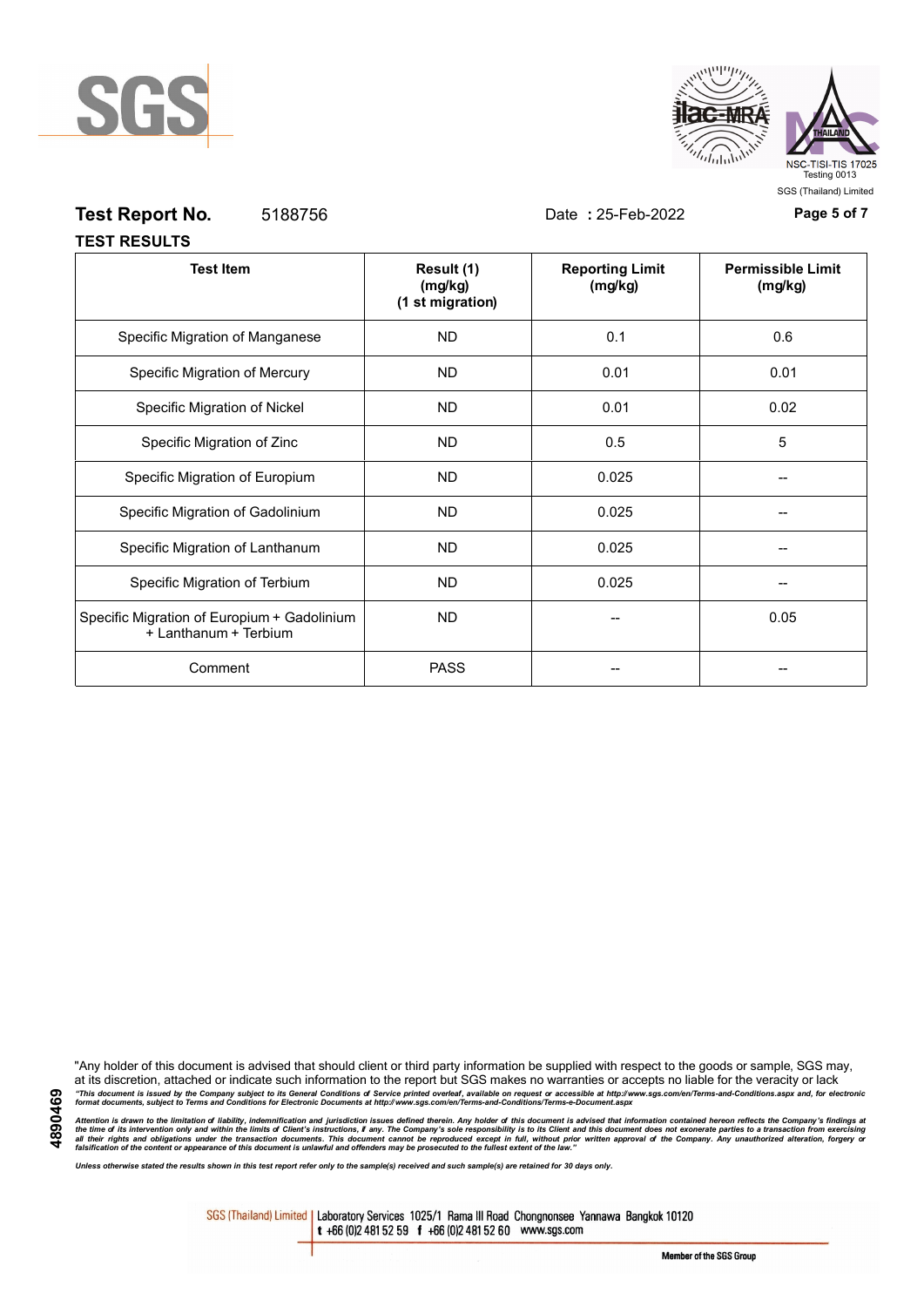



# **Test Report No.** 5188756 Date **:** 25-Feb-2022 **Page 6 of 7 TEST RESULTS**

| <b>Test Item</b>                | Result (1)<br>(mg/kg)<br>(1st migration) | <b>Reporting Limit (mg/kg)</b> |
|---------------------------------|------------------------------------------|--------------------------------|
| Specific Migration of Ammonium  | ND.                                      |                                |
| Specific Migration of Calcium   | ND.                                      |                                |
| Specific Migration of Magnesium | ND.                                      |                                |
| Specific Migration of Potassium | <b>ND</b>                                |                                |
| Specific Migration of Sodium    | <b>ND</b>                                |                                |

Sample Description:

1. Clear plastic bag with multicolor printed (inside)

Note :

1. mg/kg = milligram per kilogram of foodstuff in contact with

- 2. Degree C = degree Celsius
- 3. ND = Not Detected

4. Permissible Limit is according to Commission Regulation (EU) No 10/2011 of 14 January 2011 and its amendment (EU) 2020/1245 Regulation.

Remark:

1. Test condition & simulant were specified by client.

2. The ratio of surface area to volume ratio is 6 dm2 per 1 kg of foodstuff in contact with.

3. The product is single-use as specified by client.

Remark: The test item(s) marked \*\*\* on test report is/are analyzed at SGS (Thailand) Limited, address: 41/16-20 and 41/23 Soi Rama III 59, Rama III road, Chongnonsee, Yannawa, Bangkok.

"Any holder of this document is advised that should client or third party information be supplied with respect to the goods or sample, SGS may, at its discretion, attached or indicate such information to the report but SGS makes no warranties or accepts no liable for the veracity or lack "This document is issued by the Company subject to its General Conditions of Service printed overleaf, available on request or accessible at http://www.sgs.com/en/Terms-and-Conditions.aspx and, for electronic<br>format docume

Attention is drawn to the limitation of liability, indemnification and jurisdiction issues defined therein. Any holder of this document is advised that information contained hereon reflects the Company's findings at<br>all th

*Unless otherwise stated the results shown in this test report refer only to the sample(s) received and such sample(s) are retained for 30 days only.*